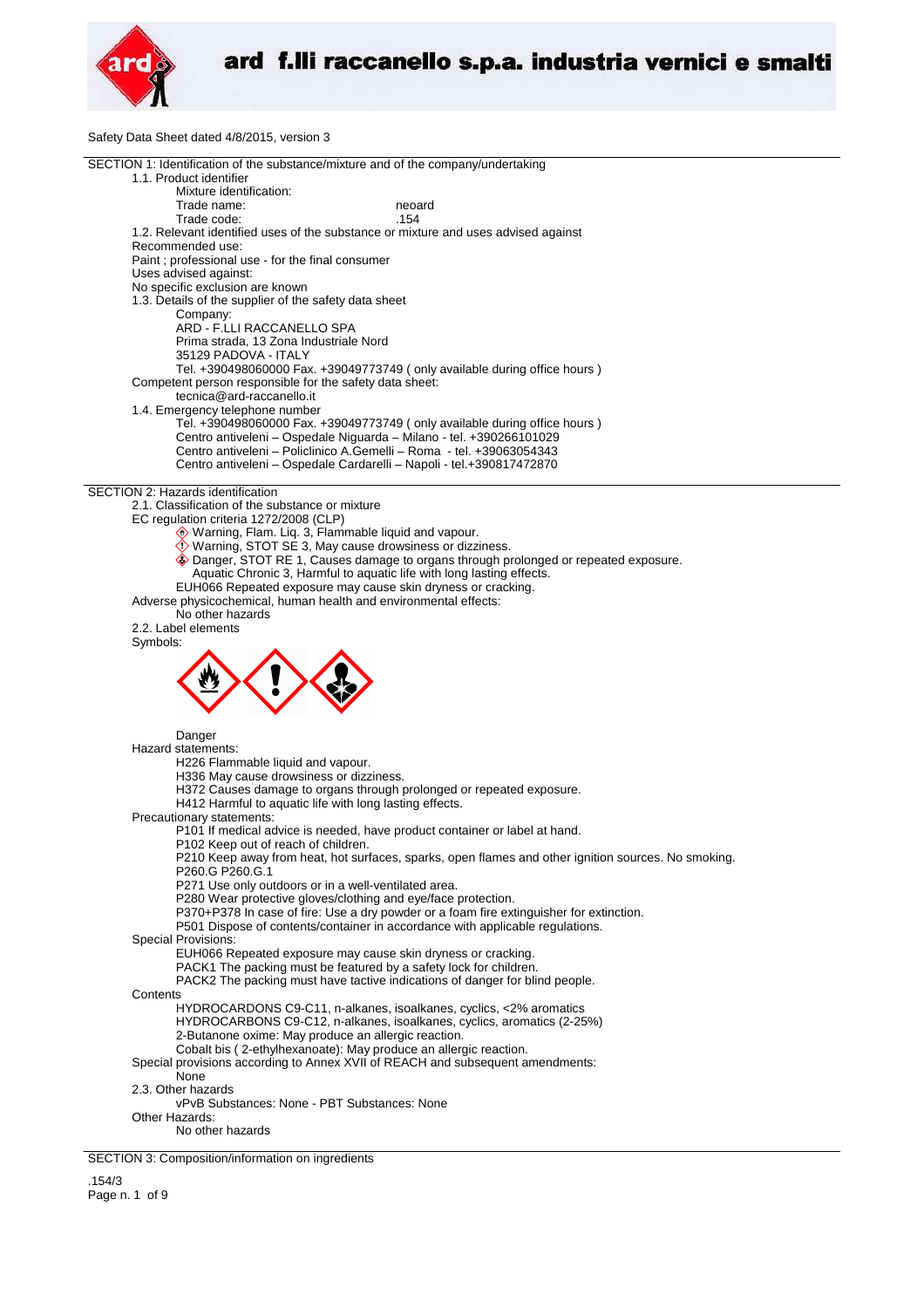Safety Data Sheet 3.1. Substances The product is not considered as a substance. Data not available 3.2. Mixtures Hazardous components within the meaning of EEC directive 67/548 and CLP regulation and related classification: 15% - 20% HYDROCARDONS C9-C11, n-alkanes, isoalkanes, cyclics, <2% aromatics REACH No.: 01-2119463258-33, EC: 919-857-5 **♦ 2.6/3 Flam. Liq. 3 H226**  3.10/1 Asp. Tox. 1 H304 3.8/3 STOT SE 3 H336 EUH066 DECLP (CLP)\* 15% - 20% HYDROCARBONS C9-C12, n-alkanes, isoalkanes, cyclics, aromatics (2-25%) REACH No.: 01-2119458049-33, EC: 919-446-0 **♦ 2.6/3 Flam. Liq. 3 H226** 3.9/1 STOT RE 1 H372 3.10/1 Asp. Tox. 1 H304 3.8/3 STOT SE 3 H336 4.1/C2 Aquatic Chronic 2 H411 EUH066 DECLP (CLP)\* 1% - 3% Xylene REACH No.: 01-2119488216-32, Index number: 601-022-00-9, CAS: 1330-20-7, EC: 215-535-7 **♦ 2.6/3 Flam. Liq. 3 H226 ♦ 3.9/2 STOT RE 2 H373 ♦ 3.10/1 Asp. Tox. 1 H304**  $\diamond$  3.2/2 Skin Irrit. 2 H315  $\ddot{\diamond}$  3.1/4/Dermal Acute Tox. 4 H312 **3.3/2 Eye Irrit. 2 H319**  $\Diamond$  3.1/4/Inhal Acute Tox. 4 H332 3.8/3 STOT SE 3 H335 0.5% - 0.99% CALCIUM BIS(2-ETHYLHEXANOATE) CAS: 136-51-6, EC: 205-249-0 **♦ 3.3/1 Eye Dam. 1 H318 ♦ 3.7/2 Repr. 2 H361d** 0.5% - 0.99% Zirconio 2-etilesanoato CAS: 22464-99-9, EC: 245-018-1 3.7/2 Repr. 2 H361 0.25% - 0.5% 2-Butanone oxime REACH No.: 01-2119539477-28, Index number: 616-014-00-0, CAS: 96-29-7, EC: 202-496-6 3.6/2 Carc. 2 H351 **♦ 3.3/1 Eye Dam. 1 H318**  3.4.2/1-1A-1B Skin Sens. 1,1A,1B H317 3.1/4/Dermal Acute Tox. 4 H312 0.1% - 0.25% Cobalt bis ( 2-ethylhexanoate) CAS: 136-52-7, EC: 205-250-6 3.1/4/Oral Acute Tox. 4 H302 3.2/2 Skin Irrit. 2 H315  $4.1/A1$  Aquatic Acute 1 H400  $\bullet$  3.4.2/1-1A-1B Skin Sens. 1,1A,1B H317  $4.1/C1$  Aquatic Chronic 1 H410 **♦ 3.7/2 Repr. 2 H361** 34 ppm Butanone; ethyl methyl ketone REACH No.: 01-2119457290-43, Index number: 606-002-00-3, CAS: 78-93-3, EC: 201-159-0 2.6/2 Flam. Liq. 2 H225 3.3/2 Eye Irrit. 2 H319 3.8/3 STOT SE 3 H336 ELIHO66 847 ppb Naphthalene Index number: 601-052-00-2, CAS: 91-20-3, EC: 202-049-5 3.6/2 Carc. 2 H351  $4.1/A1$  Aquatic Acute 1 H400 M=1.  $4.1/C1$  Aquatic Chronic 1 H410 M=1.  $\ddot{\diamond}$  3.1/4/Oral Acute Tox. 4 H302 \*DECLP (CLP): Substance classified in accordance with Note P, Annex VI of EC Regulation (EC) 1272/2008. The classification as a carcinogen or mutagen need not apply if it can be shown that the substance contains less than 0,1 % w/w benzene (EINECS No 200-753-7). When the substance is not classified as a carcinogen at least the precautionary statements (P102-)P260-P262-P301 + P310-P331 (Table 3.1) or the S-phrases (2-)23-24-62 (Table 3.2) shall apply. This note applies only

to certain complex oil-derived substances in Part 3.

.154/3 Page n. 2 of 9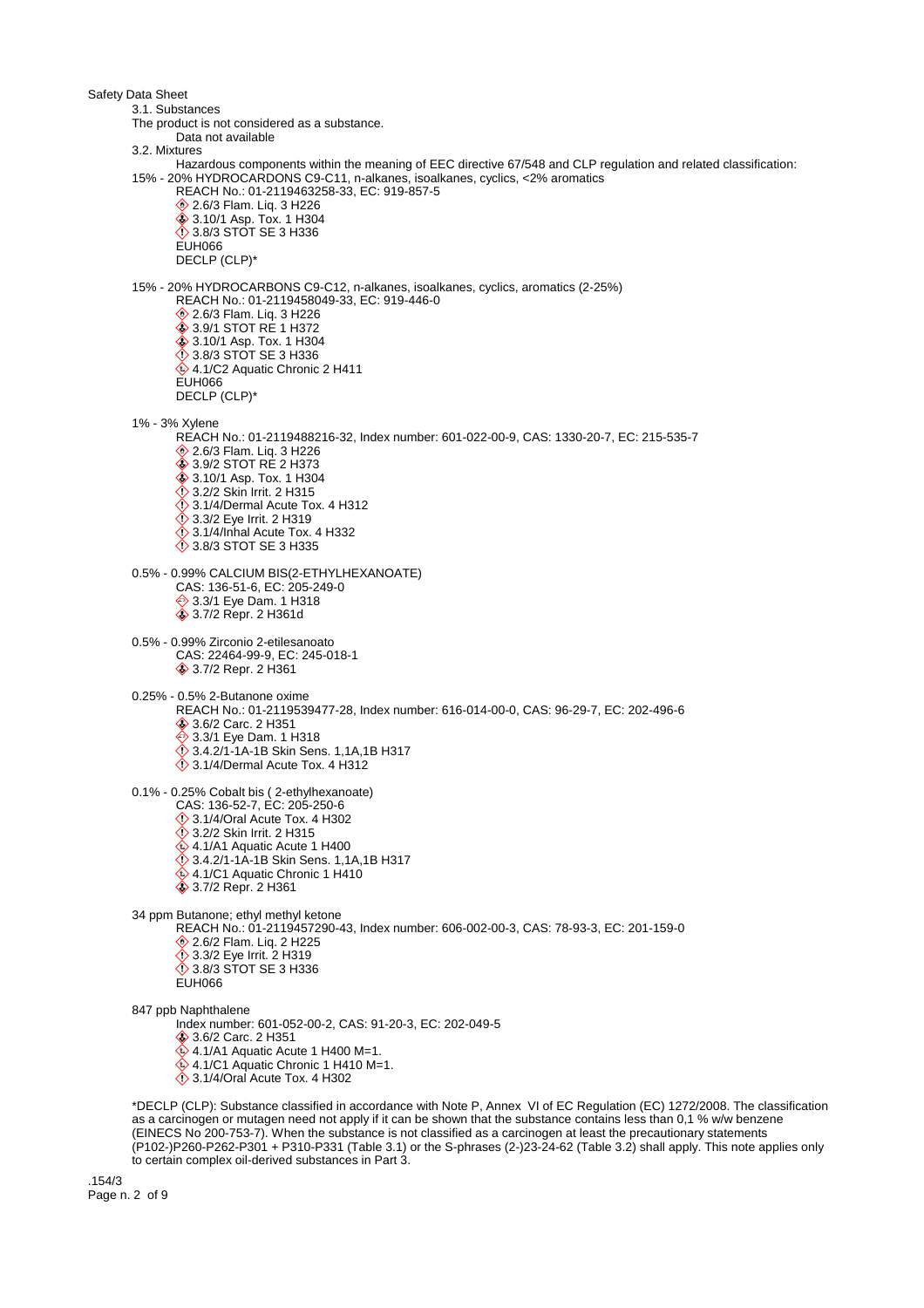SECTION 4: First aid measures 4.1. Description of first aid measures In case of skin contact: Immediately take off all contaminated clothing. Areas of the body that have - or are only even suspected of having - come into contact with the product must be rinsed immediately with plenty of running water and possibly with soap. In case of eyes contact: Rinse immediately with plenty of water and seek medical advice. In case of Ingestion: Do not under any circumstances induce vomiting. OBTAIN A MEDICAL EXAMINATION IMMEDIATELY. In case of Inhalation: Remove casualty to fresh air and keep warm and at rest. 4.2. Most important symptoms and effects, both acute and delayed **Drowsiness** Dizziness Nausea 4.3. Indication of any immediate medical attention and special treatment needed In case of accident or unwellness, seek medical advice immediately (show directions for use or safety data sheet if possible). Treatment: Treat symptomatically. SECTION 5: Firefighting measures 5.1. Extinguishing media Suitable extinguishing media: Use dry chemical or foam extinguishers. Extinguishing media which must not be used for safety reasons: None in particular. 5.2. Special hazards arising from the substance or mixture May produce toxic fumes of carbon monoxide if burning. Do not inhale explosion and combustion gases. 5.3. Advice for firefighters Before approaching the fire, cool containers exposed to fire with water spray. Wear full firefighting equipment. Use suitable breathing apparatus . Collect contaminated fire extinguishing water separately. This must not be discharged into drains. Move undamaged containers from immediate hazard area if it can be done safely. SECTION 6: Accidental release measures 6.1. Personal precautions, protective equipment and emergency procedures Wear personal protection equipment. Remove all sources of ignition. Remove persons to safety. See protective measures under point 7 and 8. 6.2. Environmental precautions Do not allow to enter into soil/subsoil. Do not allow to enter into surface water or drains. Retain contaminated washing water and dispose it. In case of gas escape or of entry into waterways, soil or drains, inform the responsible authorities. 6.3. Methods and material for containment and cleaning up Suitable material for taking up: absorbing material, organic, sand. Wash with plenty of water. 6.4. Reference to other sections See also section 8 and 13 SECTION 7: Handling and storage 7.1. Precautions for safe handling Avoid contact with skin and eyes, inhalation of vapours and mists. Don't use empty container before they have been cleaned. Contamined clothing should be changed before entering eating areas. Do not eat or drink while working. See also section 8 for recommended protective equipment. 7.2. Conditions for safe storage, including any incompatibilities Store at below 20 °C. Keep away from unguarded flame and heat sources. Avoid direct exposure to sunlight. Keep away from unguarded flame, sparks, and heat sources. Avoid direct exposure to sunlight. Keep away from food, drink and feed. Incompatible materials: None in particular. Instructions as regards storage premises: Cool and adequately ventilated. 7.3. Specific end use(s) None in particular SECTION 8: Exposure controls/personal protection 8.1. Control parameters Exposure limit(s): HYDROCARDONS C9-C11, n-alkanes, isoalkanes, cyclics, <2% aromatics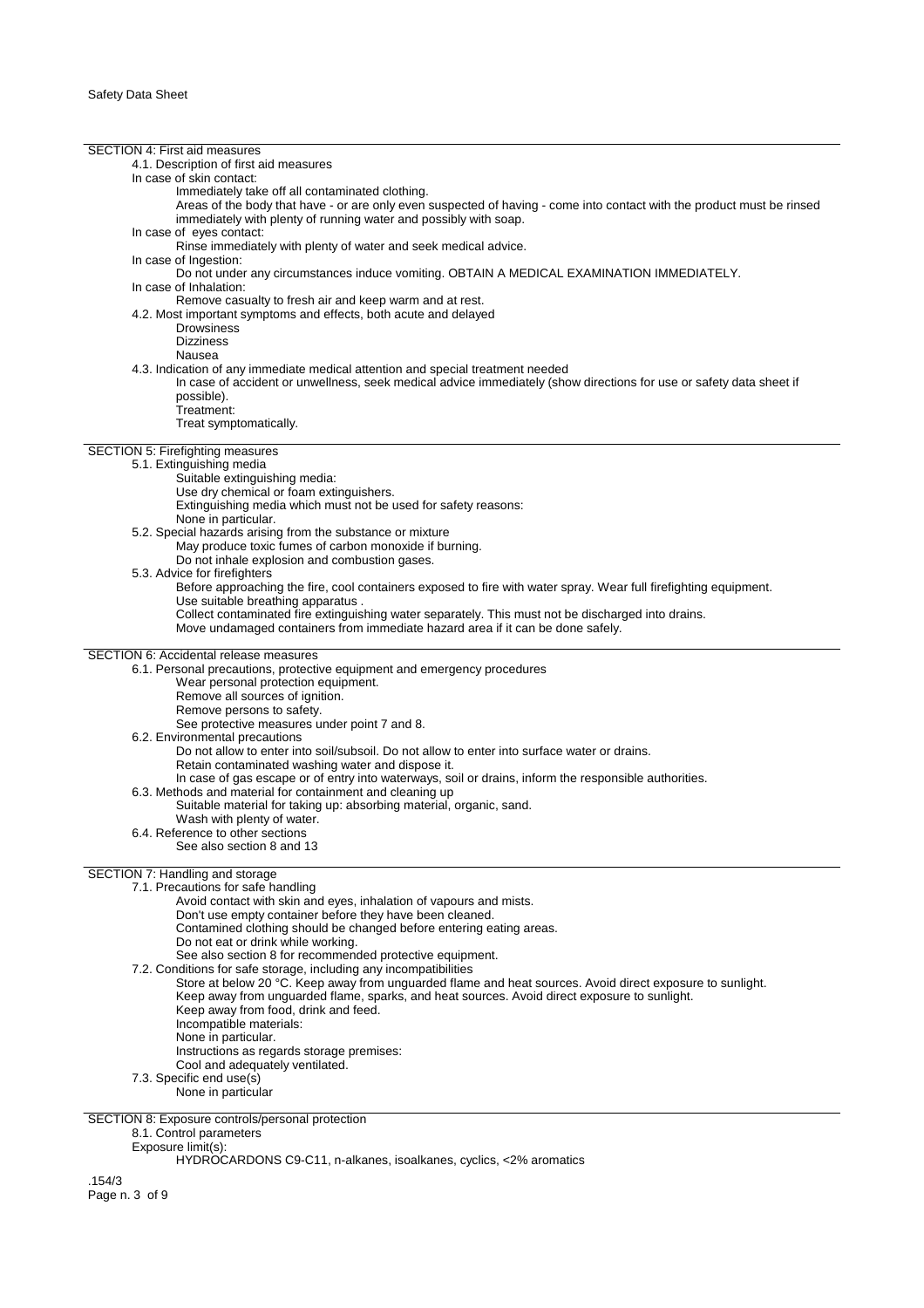Safety Data Sheet

DFG - LTE(8h): 1200 mg/m3, 197 ppm

TLV ACGIH - LTE(8h): 1200 mg/m3, 197 ppm

HYDROCARBONS C9-C12, n-alkanes, isoalkanes, cyclics, aromatics (2-25%)

TLV ACGIH - LTE(8h): 300 mg/m3, 52 ppm

Xylene - CAS: 1330-20-7

 OEL EU - LTE(8h): 221 mg/m3, 50 ppm - STE: 442 mg/m3, 100 ppm - Notes: Bold-type: Indicative Occupational Exposure Limit Values [2,3] and Limit Values for Occupational Exposure [4] (for references see bibliography) TLV ACGIH - LTE(8h): 100 ppm - STE: 150 ppm - Notes: A4, BEI - URT and eye irr, CNS impair Butanone: ethyl methyl ketone - CAS: 78-93-3

 OEL EU - LTE(8h): 600 mg/m3, 200 ppm - STE: 900 mg/m3, 300 ppm - Notes: Bold-type: Indicative Occupational Exposure Limit Values [2,3] and Limit Values for Occupational Exposure [4] (for references see bibliography)

 TLV ACGIH - LTE(8h): 200 ppm - STE: 300 ppm - Notes: BEI - URT irr, CNS and PNS impair Naphthalene - CAS: 91-20-3

 OEL EU - LTE(8h): 50 mg/m3, 10 ppm - Notes: Indicative Occupational Exposure Limit Values, proposal [5] (for references see bibliography)

TLV ACGIH - LTE(8h): 10 ppm - Notes: Skin, A3 - URT irr, cataracts, hemolytic anemia

### DNEL Values:

HYDROCARDONS C9-C11, n-alkanes, isoalkanes, cyclics, <2% aromatics

Worker Professional: 871 mg/kg - Exposure: Human Dermal - Frequency: Long Term, systemic effects Worker Professional: 871 mg/m3 - Exposure: Human Inhalation - Frequency: Long Term, systemic effects Exposure: Human Dermal - Frequency: Long Term, local effects - Endpoint: Hazard Identified but no value available

Exposure: Human Inhalation - Frequency: Long Term, local effects - Endpoint: Hazard Identified but no value available

HYDROCARBONS C9-C12, n-alkanes, isoalkanes, cyclics, aromatics (2-25%)

Worker Professional: 330 mg/m3 - Exposure: Human Inhalation - Frequency: Long Term, systemic effects Worker Professional: 44 mg/kg - Exposure: Human Dermal - Frequency: Long Term, systemic effects Exposure: Human Dermal - Frequency: Long Term, local effects - Endpoint: Hazard Identified but no value available

Exposure: Human Inhalation - Frequency: Long Term, local effects - Endpoint: Hazard Identified but no value available

Xylene - CAS: 1330-20-7

Worker Professional: 289 mg/m3 - Exposure: Human Inhalation - Frequency: Short Term, systemic effects Worker Professional: 180 mg/kg - Exposure: Human Dermal - Frequency: Long Term, systemic effects Worker Professional: 77 mg/m3 - Exposure: Human Inhalation - Frequency: Long Term, systemic effects 2-Butanone oxime - CAS: 96-29-7

Worker Professional: 2.5 mg/kg - Exposure: Human Dermal - Frequency: Short Term, systemic effects Worker Professional: 1.3 mg/kg - Exposure: Human Dermal - Frequency: Long Term, systemic effects Worker Professional: 9 mg/m3 - Exposure: Human Inhalation - Frequency: Long Term, systemic effects Worker Professional: 3.33 mg/m3 - Exposure: Human Inhalation - Frequency: Long Term, local effects

#### PNEC Values:

HYDROCARDONS C9-C11, n-alkanes, isoalkanes, cyclics, <2% aromatics

Target: Marine water - Type of hazard: Hazard Identified but no value available

Target: Fresh Water - Type of hazard: Hazard Identified but no value available

Target: Food chain - Type of hazard: Hazard Identified but no value available

HYDROCARBONS C9-C12, n-alkanes, isoalkanes, cyclics, aromatics (2-25%)

Target: Marine water - Type of hazard: Hazard Identified but no value available

- Target: Fresh Water Type of hazard: Hazard Identified but no value available
- Target: Marine water sediments Type of hazard: Hazard Identified but no value available

Target: Freshwater sediments - Type of hazard: Hazard Identified but no value available

Xylene - CAS: 1330-20-7

Target: Freshwater sediments - Value: 12.46 mg/kg

Target: Marine water sediments - Value: 12.46 mg/kg

Target: Soil - Value: 2.31 mg/kg

Target: Fresh Water - Value: 0.327 mg/l

Target: Marine water - Value: 0.327 mg/l

- 2-Butanone oxime CAS: 96-29-7
	- Target: Fresh Water Value: 0.256 mg/l

8.2. Exposure controls

Eye/ face protection:

Eye glasses with side protection.

For spray application, use basket eye glasses.

Skin protection

a) protection for hands:

NBR (nitrile rubber) gloves.

PVA (Polyvinyl alcohol) gloves.

In case of a prolonged use employ suitable protective gloves.

b) other:

Overall.

Respiratory protection:

Half-face mask DIN EN 140 with filter "A" , brown colour

For spray application, use mask according to EN 405 with filter type PA or universal.

Thermal Hazards:

None

Environmental exposure controls:

None

Appropriate engineering controls:

.154/3 Page n. 4 of 9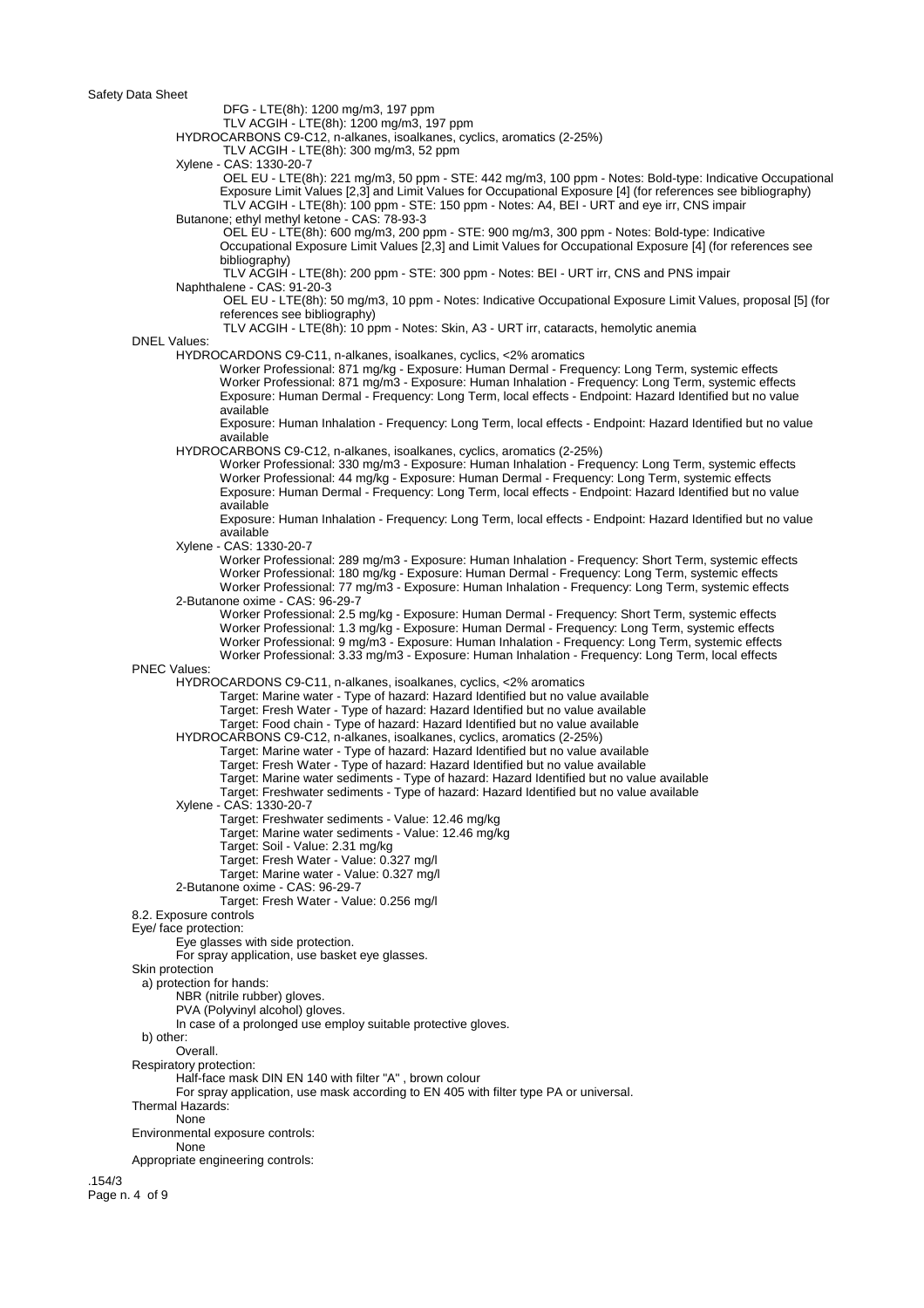## SECTION 9: Physical and chemical properties

9.1. Information on basic physical and chemical properties

| <b>Properties</b>                                | Value                                        | Method:                  | Notes:                   |
|--------------------------------------------------|----------------------------------------------|--------------------------|--------------------------|
| Appearance and colour:                           | Fluid dispersion<br>various colors           | Ξ.                       | ۵.                       |
| Odour:                                           | Characteristic:<br>aliphatic<br>hydrocarbons | $\ddot{\phantom{a}}$     | Ξ.                       |
| Odour threshold:                                 | Data not available                           | $\ddotsc$                | ۵.                       |
| pH:                                              | Irrelevant                                   | Ξ.                       | Ξ.                       |
| Melting point / freezing point:                  | Data not available                           | $\ddotsc$                | ۵.                       |
| Initial boiling point and boiling<br>range:      | Data not available                           | $\overline{\phantom{a}}$ |                          |
| Flash point:                                     | 41 °C                                        | EN ISO 13736             | Ξ.                       |
| Evaporation rate:                                | Data not available                           | $\ddotsc$                | ٠.                       |
| Solid/gas flammability:                          | Data not available                           | $\ddotsc$                |                          |
| Upper/lower flammability or<br>explosive limits: | Data not available                           | $\overline{a}$           | ۵.                       |
| Vapour pressure:                                 | Data not available                           | $\ddotsc$                | Ξ.                       |
| Vapour density:                                  | Data not available                           | $\ddotsc$                | $\sim$                   |
| Relative density:                                | 910 - 1240 g/l                               | UNI EN ISO<br>2811-1     | $20^{\circ}$ C           |
| Solubility in water:                             | Insoluble                                    | $-$                      | $\overline{\phantom{a}}$ |
| Solubility in oil:                               | Miscible                                     | $\overline{a}$           | $-$                      |
| Partition coefficient (n-octanol/<br>water):     | Data not available                           | $\ddotsc$                | $\overline{a}$           |
| Auto-ignition temperature:                       | Data not available                           | $\ddot{\phantom{a}}$     | Ξ.                       |
| Decomposition temperature:                       | Data not available                           | $\ddotsc$                | $\ddotsc$                |
| Viscosity:                                       | $20 - 46s$                                   | DIN 53211, 6mm           | $20^{\circ}$ C           |
| Explosive properties:                            | Data not available                           | $\overline{\phantom{a}}$ | $-$                      |
| Oxidizing properties:                            | Data not available                           | $\sim$                   | $\overline{a}$           |

# 9.2. Other information

| <b>Properties</b>                        | Value              | Method:                  | Notes: |
|------------------------------------------|--------------------|--------------------------|--------|
| Miscibility:                             | Data not available | $\overline{\phantom{a}}$ | --     |
| Fat Solubility:                          | Data not available | $\overline{\phantom{a}}$ | --     |
| Conductivity:                            | Data not available | $\sim$                   | --     |
| Substance Groups relevant<br>properties: | Data not available | $\sim$ $\sim$            | --     |

Note: The data herein refer to QC when the product was put on the market. SECTION 10: Stability and reactivity

10.1. Reactivity

.154/3 Page n. 5 of 9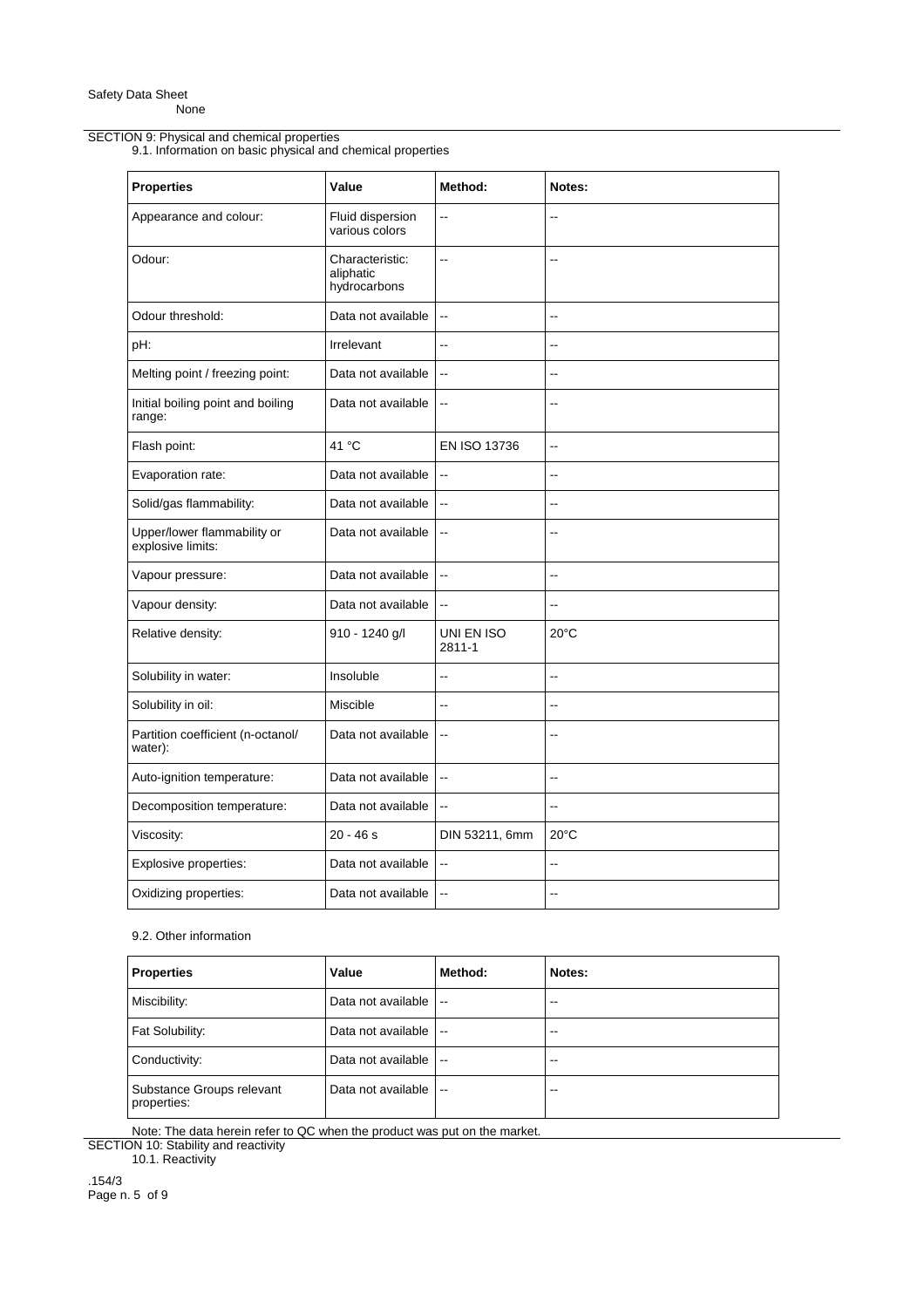Safety Data Sheet Stable under normal conditions 10.2. Chemical stability Stable under normal conditions 10.3. Possibility of hazardous reactions None 10.4. Conditions to avoid Stable under normal conditions. 10.5. Incompatible materials Avoid contact with combustible materials. The product could catch fire. 10.6. Hazardous decomposition products None. SECTION 11: Toxicological information 11.1. Information on toxicological effects Toxicological information of the mixture: Data not available Toxicological information of the main substances found in the mixture: HYDROCARDONS C9-C11, n-alkanes, isoalkanes, cyclics, <2% aromatics a) acute toxicity: Test: LD50 - Route: Oral - Species: Rat > 5000 mg/kg Test: LD50 - Route: Skin - Species: Rabbit > 5000 mg/kg Test: LC50 - Route: Inhalation - Species: Rat > 4951 mg/m3 HYDROCARBONS C9-C12, n-alkanes, isoalkanes, cyclics, aromatics (2-25%) a) acute toxicity: Test: LD50 - Route: Oral - Species: Rat > 5000 mg/kg Test: LD50 - Route: Skin - Species: Rabbit > 4 ml/kg Test: LC50 - Route: Inhalation Vapour - Species: Rat > 13.1 mg/L - Duration: 4h Xylene - CAS: 1330-20-7 a) acute toxicity: Test: LC50 - Route: Inhalation - Species: Rat = 20 mg/L - Duration: 4h Test: LD50 - Route: Skin - Species: Rabbit > 5000 ml/kg Test: LD50 - Route: Oral - Species: Mouse = 5627 mg/kg Zirconio 2-etilesanoato - CAS: 22464-99-9 b) skin corrosion/irritation: Test: Skin Irritant Positive c) serious eye damage/irritation: Test: Eye Irritant Negative 2-Butanone oxime - CAS: 96-29-7 a) acute toxicity: Test: LC50 - Route: Inhalation - Species: Rat = 13.2 mg/L - Duration: 4h Test: LD50 - Route: Skin - Species: Rat = 1000 mg/kg Test: LD50 - Route: Oral - Species: Rat > 900 mg/kg c) serious eye damage/irritation: Test: Eye Corrosive Positive d) respiratory or skin sensitisation: Test: Skin Sensitization Positive e) germ cell mutagenicity: Test: Mutagenesis Negative g) reproductive toxicity: Test: Genotoxicity Positive Butanone; ethyl methyl ketone - CAS: 78-93-3 a) acute toxicity: Test: LD50 - Route: Oral - Species: Rat = 2737 mg/kg Test: LD50 - Route: Skin - Species: Rabbit = 6480 mg/kg Test: LC50 - Route: Inhalation - Species: Rat = 23.5 mg/L - Duration: 8h If not differently specified, the information required in Regulation (EU)2015/830 listed below must be considered as N.A.: a) acute toxicity; b) skin corrosion/irritation; c) serious eye damage/irritation; d) respiratory or skin sensitisation; e) germ cell mutagenicity; f) carcinogenicity; g) reproductive toxicity: h) STOT-single exposure; i) STOT-repeated exposure;

- 
- j) aspiration hazard.

SECTION 12:Ecological information

### 12.1. Toxicity

Adopt good working practices, so that the product is not released into the environment.

HYDROCARDONS C9-C11, n-alkanes, isoalkanes, cyclics, <2% aromatics

a) Aquatic acute toxicity:

Endpoint: EC50 - Species: Daphnia = 1000 mg/L - Duration h: 48 - Notes: EL0 - Daphnia magna Endpoint: IC50 - Species: Algae > 1000 mg/L - Duration h: 72 - Notes: EL50 - Pseudokrchneriella subcapitata

Endpoint: LC50 - Species: Fish > 1000 mg/L - Duration h: 96 - Notes: LL50 - Oncorhynchus mykiss

HYDROCARBONS C9-C12, n-alkanes, isoalkanes, cyclics, aromatics (2-25%)

a) Aquatic acute toxicity:

.154/3 Page n. 6 of 9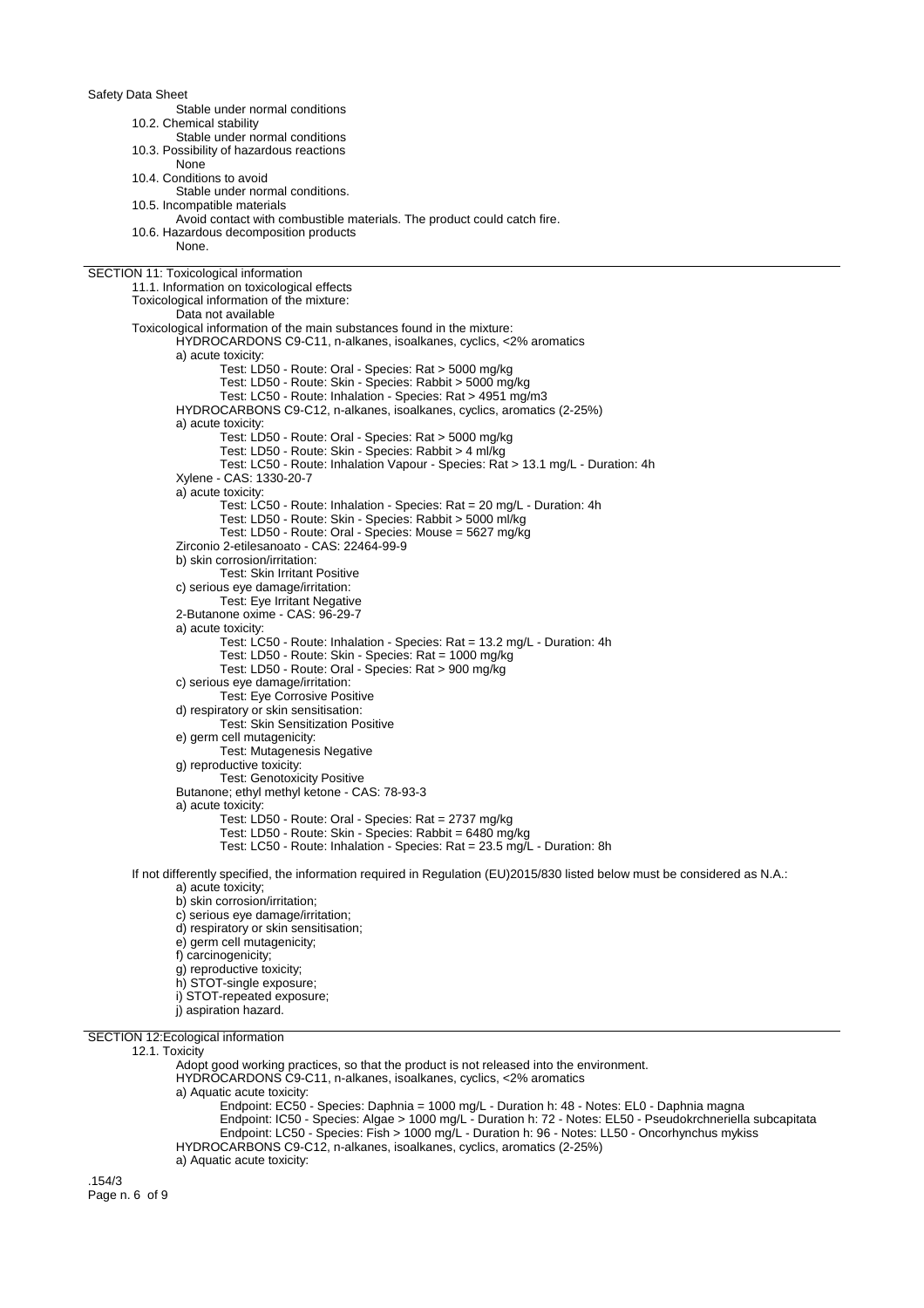Endpoint: EC50 - Species: Daphnia = 10 mg/L - Duration h: 48 - Notes: 10-22 mg/l Daphnia magna Endpoint: EC50 - Species: Algae = 4.6 mg/L - Duration h: 72 - Notes: 4.6-10 mg/l -Pseudokirchnerilla subcapitata Endpoint: LC50 - Species: Fish = 50 mg/L - Duration h: 96 - Notes: LL50 10-30 mg/l -Oncorhyynchus mykiss Xylene - CAS: 1330-20-7 a) Aquatic acute toxicity: Endpoint: EC50 - Species: Daphnia = 1 mg/L - Duration h: 24 - Notes: Daphnia magna Endpoint: ErC50 - Species: Algae = 4.36 mg/L - Duration h: 73 - Notes: Pseudkirchneriella subcapitata Endpoint: LC50 - Species: Fish = 2.6 mg/L - Duration h: 96 - Notes: Oncorhynchus mykiss 2-Butanone oxime - CAS: 96-29-7 a) Aquatic acute toxicity: Endpoint: LC50 - Species: Fish > 100 mg/L - Duration h: 96 - Notes: Oryzias latipes Endpoint: EC50 - Species: Daphnia = 750 mg/L - Duration h: 48 - Notes: Daphnia magna b) Aquatic chronic toxicity: Endpoint: NOEC - Species: Fish = 50 mg/L - Duration h: 336 - Notes: Oryzias latipes Endpoint: NOEC - Species: Daphnia > 100 mg/L - Duration h: 504 - Notes: Daphnia magna Endpoint: NOEC - Species: Algae = 2.56 mg/L - Duration h: 72 - Notes: Algae Butanone; ethyl methyl ketone - CAS: 78-93-3 a) Aquatic acute toxicity: Endpoint: EC50 - Species: Algae > 100 mg/L - Duration h: 48 12.2. Persistence and degradability Data not available 12.3. Bioaccumulative potential 2-Butanone oxime - CAS: 96-29-7 Bioaccumulation: Not bioaccumulative - Test: BCF - Bioconcentrantion factor 0.6 - Duration: Data not available - Notes: exposed MEKO 2mg/l 12.4. Mobility in soil Data not available 12.5. Results of PBT and vPvB assessment vPvB Substances: None - PBT Substances: None 12.6. Other adverse effects None SECTION 13: Disposal considerations 13.1. Waste treatment methods Recover, if possible. Send to authorised disposal plants or for incineration under controlled conditions. In so doing, comply with the local and national regulations currently in force. Waste should not be disposed of by release to sewers. Contaminated packaging thinners and cleaning diluents must be landfilled. SECTION 14: Transport information 14.1. UN number ADR-UN number: UN 1263 14.2. UN proper shipping name ADR-Shipping Name: Paint 14.3. Transport hazard class(es) 14.4. Packing group ADR-Packing Group: III 14.5. Environmental hazards ADR-Enviromental Pollutant: No 14.6. Special precautions for user ADR-Tunnel Restriction Code: D/E 14.7. Transport in bulk according to Annex II of Marpol and the IBC Code Data not available SECTION 15: Regulatory information 15.1. Safety, health and environmental regulations/legislation specific for the substance or mixture DIR.2004/42/CE. Subcategory i Type BS limit COV 500 g/l. Contained in product < 500 g/l. Regulation (EU) No 528/2012 and subsequent amendments. Dir. 98/24/EC (Risks related to chemical agents at work). Directive 2000/39/CE (Occupational exposure limit values) and subsequent modifications: 2004/37/CE, 2006/15/CE and 2009/161/UE. Regulation (EC) n. 1907/2006 (REACH) Regulation (EC) n. 1272/2008 (CLP) Regulation (EC) n. 790/2009 (ATP 1 CLP) and (EU) n. 758/2013 Regulation (EU) 2015/830 Regulation (EU) n. 286/2011 (ATP 2 CLP) Regulation (EU) n. 618/2012 (ATP 3 CLP) Regulation (EU) n. 487/2013 (ATP 4 CLP) Regulation (EU) n. 944/2013 (ATP 5 CLP) Regulation (EU) n. 605/2014 (ATP 6 CLP) Restrictions related to the product or the substances contained according to Annex XVII Regulation (EC) 1907/2006 (REACH) and subsequent modifications: **None** Where applicable, refer to the following regulatory provisions : Directive 2003/105/CE ('Activities linked to risks of serious accidents') and subsequent amendments. Regulation (EC) nr 648/2004 (detergents). .154/3 Page n. 7 of 9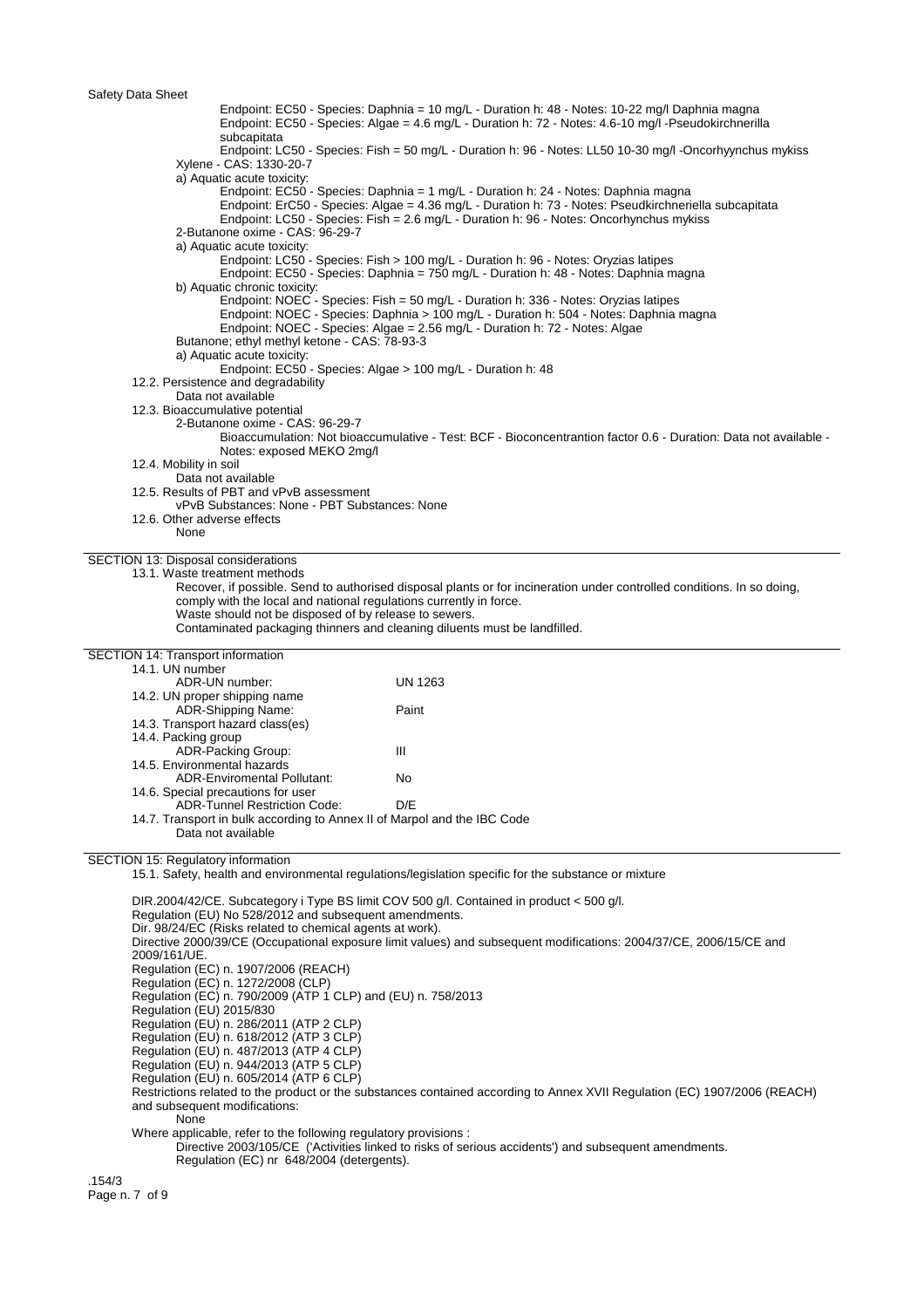Safety Data Sheet

### 1999/13/EC (VOC directive)

### Provisions related to directives 82/501/EC(Seveso), 96/82/EC(Seveso II):

15.2. Chemical safety assessment

No

SECTION 16: Other information

Full text of phrases referred to in Section 3:

- H226 Flammable liquid and vapour.
- H304 May be fatal if swallowed and enters airways.
- H336 May cause drowsiness or dizziness.
- EUH066 Repeated exposure may cause skin dryness or cracking.
- H372 Causes damage to organs through prolonged or repeated exposure.
- H411 Toxic to aquatic life with long lasting effects.
- H373 May cause damage to organs through prolonged or repeated exposure.
- H315 Causes skin irritation.
- H312 Harmful in contact with skin.
- H319 Causes serious eye irritation.
- H332 Harmful if inhaled.
- H335 May cause respiratory irritation.
- H318 Causes serious eye damage.
- H361d Suspected of damaging the unborn child.
- H361 Suspected of damaging fertility or the unborn child if inhaled and in contact with skin.

Data not available

- H351 Suspected of causing cancer.
- H317 May cause an allergic skin reaction.
- H302 Harmful if swallowed.
- H400 Very toxic to aquatic life.
- H410 Very toxic to aquatic life with long lasting effects.
- H361 Suspected of damaging fertility or the unborn child in contact with skin and if swallowed.

H225 Highly flammable liquid and vapour.

Paragraphs modified from the previous revision:

SECTION 1: Identification of the substance/mixture and of the company/undertaking

SECTION 2: Hazards identification

SECTION 3: Composition/information on ingredients

SECTION 4: First aid measures

SECTION 5: Firefighting measures

- SECTION 7: Handling and storage
- SECTION 8: Exposure controls/personal protection
- SECTION 9: Physical and chemical properties
- SECTION 10: Stability and reactivity

SECTION 11: Toxicological information

- SECTION 12:Ecological information
- SECTION 13: Disposal considerations
- SECTION 14: Transport information
- SECTION 15: Regulatory information

This document was prepared by a competent person who has received appropriate training.

Main bibliographic sources:

The ECHA database on registered substances.

- ESIS- European chemical Substances Information System.
- eChemPortal- the global portal to Information on Chemical Substance.
- GESTIS substance database.

Insert further consulted bibliography

The information contained herein is based on our state of knowledge at the above-specified date. It refers solely to the product indicated and constitutes no guarantee of particular quality.

It is the duty of the user to ensure that this information is appropriate and complete with respect to the specific use intended. This MSDS cancels and replaces any preceding release.

Legend of acronyms and abbreviations used in the safety data sheet:

| ADR:<br>CAS: | European Agreement concerning the International Carriage of Dangerous Goods by Road.<br>Chemical Abstracts Service (division of the American Chemical Society). |
|--------------|-----------------------------------------------------------------------------------------------------------------------------------------------------------------|
| CLP:         | Classification, Labeling, Packaging.                                                                                                                            |
| DNEL:        | Derived No Effect Level.                                                                                                                                        |
| EC50:        | Median effective concentration expected to produce a certain effect in 50% of test<br>organisms                                                                 |
| ECHA:        | European Chemicals Agency                                                                                                                                       |
| EINECS:      | European Inventory of Existing Commercial Chemical Substances                                                                                                   |
| ELINCS:      | European List of notified Chemical Substances                                                                                                                   |
| GHS:         | Globally Harmonized System of Classification and Labeling of Chemicals.                                                                                         |
| IATA:        | International Air Transport Association.                                                                                                                        |
| IATA-DGR:    | Dangerous Goods Regulation by the "International Air Transport Association" (IATA).                                                                             |
| ICAO:        | International Civil Aviation Organization.                                                                                                                      |
| ICAO-TI:     | Technical Instructions by the "International Civil Aviation Organization" (ICAO).                                                                               |
| IC50:        | Half maximal inhibitory concentration.                                                                                                                          |
| IMDG:        | International Maritime Code for Dangerous Goods.                                                                                                                |
| INCI:        | International Nomenclature of Cosmetic Ingredients.                                                                                                             |
| LC50:        | Lethal concentration, for 50 percent of test population.                                                                                                        |
|              |                                                                                                                                                                 |

.154/3 Page n. 8 of 9